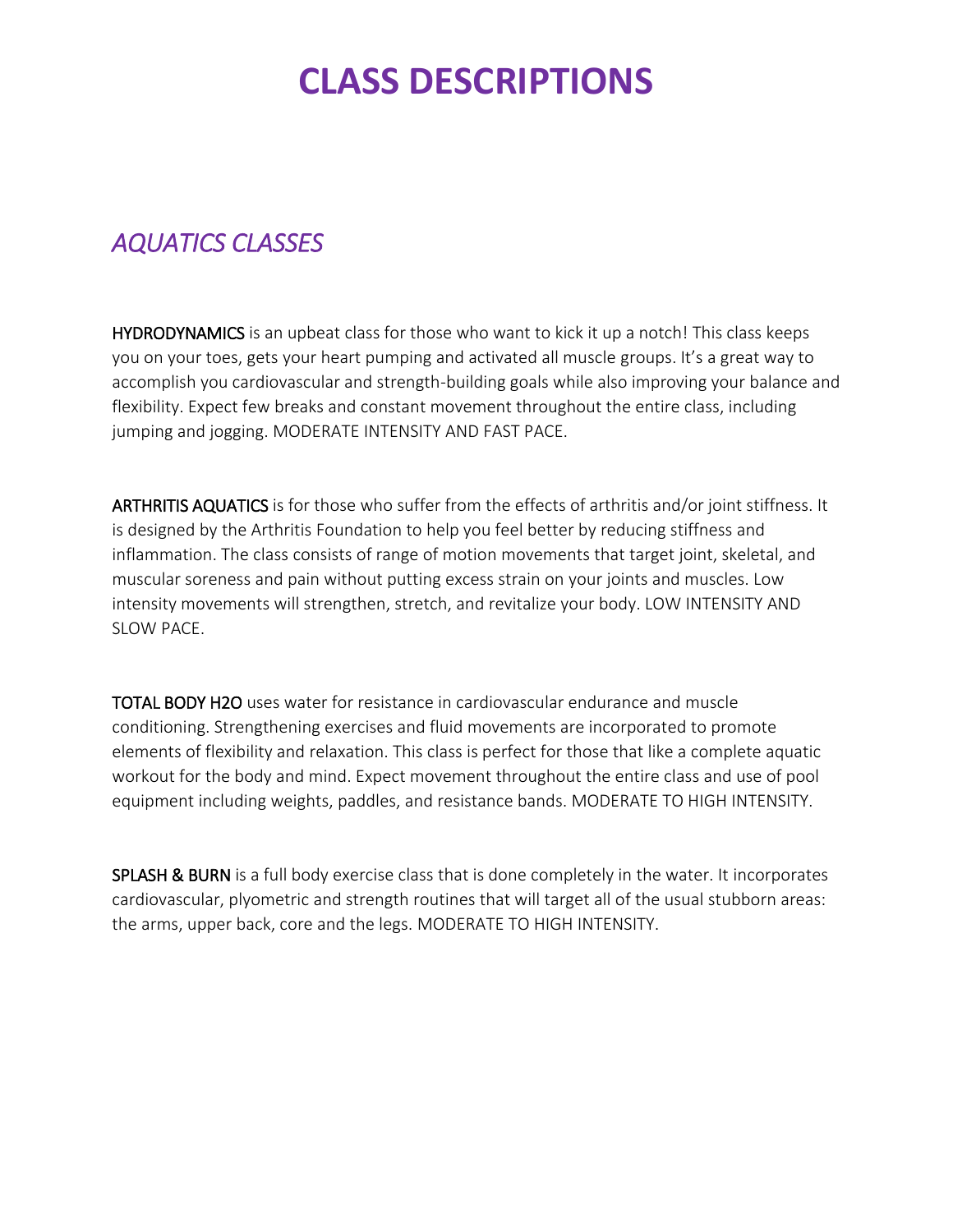## **CLASS DESCRIPTIONS**

#### *LAND CLASSES*

**STRETCH & FLEX** is designed to help open up joint range of motion through varies movements. This class is designed to help reduce tightness surrounding the joints, help increase strength, muscle endurance, and joint stability while using different modalities. Chair support will be offered for safety. This class does require you to be able to get down and up from the floor, lying on your side, back, or stomach as well as sitting down in a upright position. MODERATE TO INTENSITY.

SILVERSNEAKERS YOGA is designed to move your whole body through a complete series of seated and standing yoga poses. Chair support is offered to safely perform a variety of seated and standing postures designed to increase flexibility, balance, and range of motion. Restorative exercise and final relaxation will promote stress reduction and mental clarity. LOW INTENSITY

CIRCUIT is designed to increase your cardiovascular and muscular endurance with a standing circuit workout. Upper and lower body strength with hand-held weights, elastic tubing, and a SilverSneakers ball is alternated with low-impact aerobics choreography. A chair is used for standing support, stretching and relaxation exercises. Expect an active standing class with few breaks and constant movement. MODERATE TO HIGH INTENSITY.

BALANCE is a specialized class focusing on a variety of skills that will improve your balance and functional abilities. Each class will challenge your overall balance, coordination, flexibility, core strength, mobility, muscular endurance, range of motion, spatial awareness, hip and leg strength, walking ability, and walking confidence. Standing walking exercises, stationary balance drills, moderate agility, foot/eye coordination. Chair support will be provided for those that need it. MODERATE TO HIGH INTENSITY